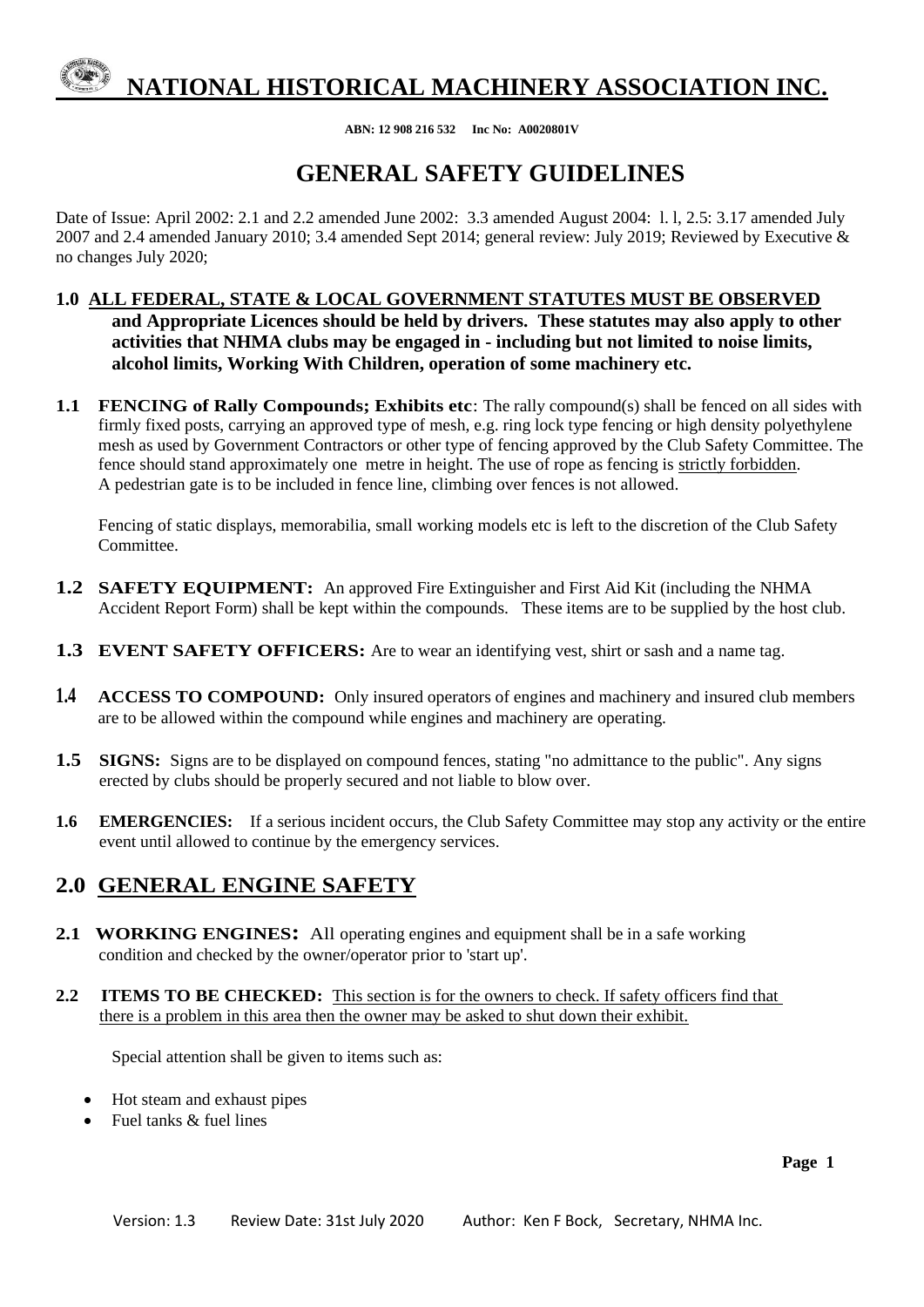**ABN: 12 908 216 532 Inc No: A0020801V**

# **GENERAL SAFETY GUIDELINES**

- Locknuts & keys on flywheels etc.
- Governors on stationary engines
- Belting; Shafting guards over open gears
- Spark plugs & ignition wires
- Magneto drives and side shafts
- **2.3 INSPECTION BY SAFETY COMMITTEE:** Exhibits may be checked by a Club Safety Officer or Club Committee Member at any time. In the event of a dispute, the exhibitor has the right of appeal to the Club Safety Committee.
- **2.4 FLYWHEELS:** Engines shall be placed in the compound with the flywheels running parallel to the fence. Where engines may be better observed by placing the engine with the front viewed from the fence line, the engine may be placed so that rotation of the flywheel is away from the public at the fence. **Engines with repaired flywheels may be operated, provided an engineer's certificate is obtained and presented to the rally organisers prior to any event.**
- **2.5 SPACING of EXHIBITS:** All engines and machines shall, where possible, be placed a minimum of one and a half metres (1.5m) from the fence, with a minimum of one metre (1.0m) between the engines.
- **2.6 STARTING DEVICES:** May be used but caution should be exercised at all times. The 'friction' type of 'starting device' is preferred but the final decision is with the host club's Safety Committee.
- 2.7 STORAGE OF FLAMMABLE LIQUIDS: The storage of flammable liquids shall be in an approved type of container with a screw cap or self-locking flap type cap. Flammable liquid containers shall be stored away from operating engines or machinery.
- **2.8 ENGINE REFUELLING:** All internal combustion engines shall be stopped for refuelling operations. The "no smoking" rule applies and a fire extinguisher shall be close by.
- **2.9 UNATTENDED ENGINES/MACHINES:** No operating engine/machine is to be left unattended.

#### **3.0 GENERAL ENGINE SAFETY**

- **3.1 DRIVEN EXHIBITS:** The operation of all driven machinery is subject to the approval of the Club Safety Committee. All engines and driven exhibits shall be securely fastened to the ground or otherwise rendered incapable of movement. All vee section and flat belts and other drive shafts shall be in good condition and have adequate guarding or fencing where considered necessary by the Club Safety Officer/Committee.
- **3.2 CHAFF CUTTERS:** Chaff cutters may only be operated with the protective knife cover in place.
- **3.3 SAWS:** Drag-saws, chainsaws, power hacksaws and sawmilling equipment may be demonstrated. Clubs & Club Safety Officers should make themselves familiar with the safety regulations applying to the use of such equipment within the relevant State or Territory.

**3.3 (Cont.) Clubs need to be aware that such demonstrations are to be conducted in separate enclosures with**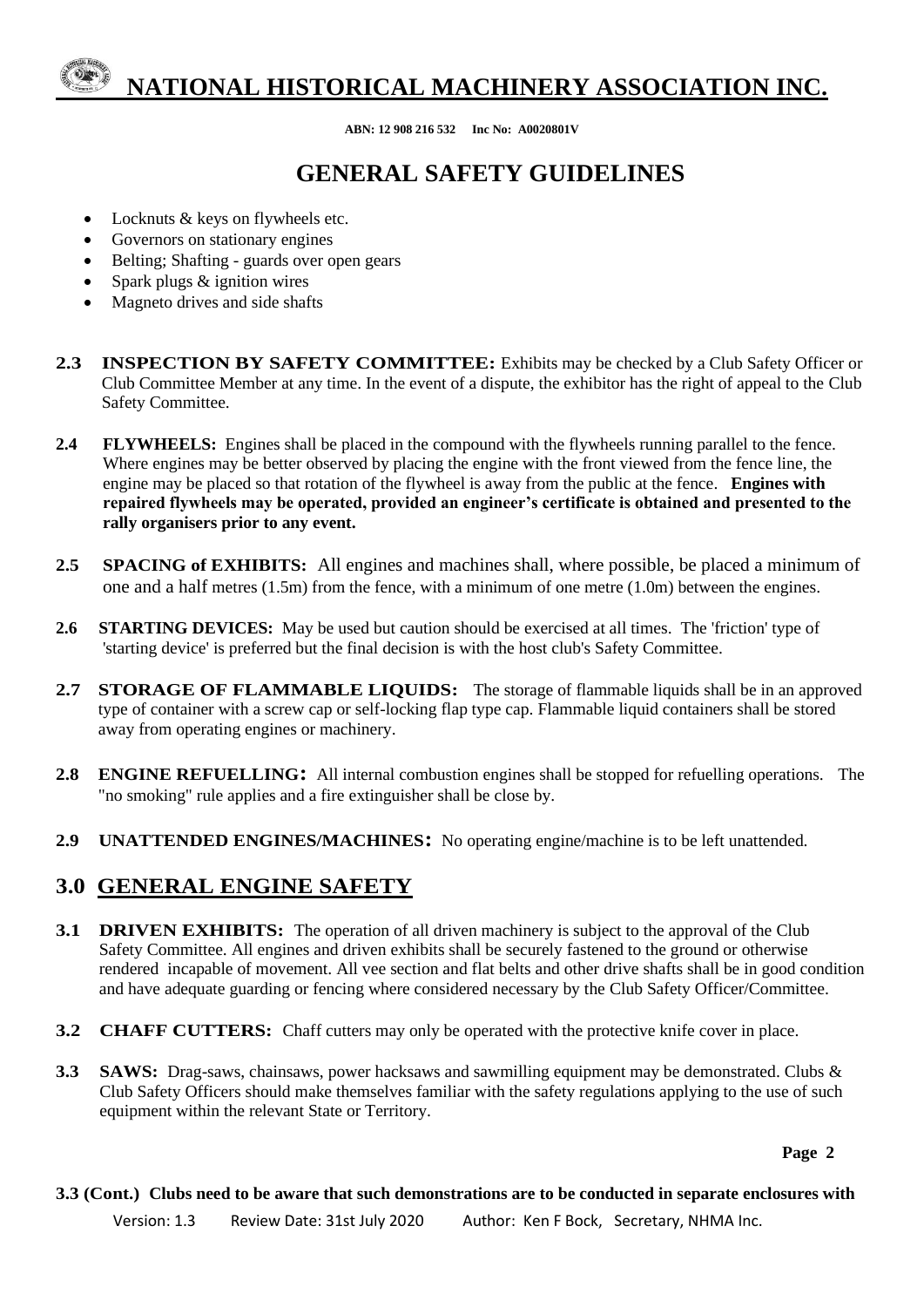**ABN: 12 908 216 532 Inc No: A0020801V**

## **GENERAL SAFETY GUIDELINES**

**particular attention being paid to protective clothing, the distance and direction from public, only the machine operator(s) to be in compound, qualifications of the operator, e.g. knowledge of kick-back safety, no drop or boring/plunging allowed, etc**.

- **3.4 MOWER CUTTING BLADES:** All blades on exhibited rotary mowers shall be removed and blades on mechanical scythes shall be disengaged except during actual demonstrations in designated areas. Blades must be removed if operated in a compound with other exhibitors. *Mowers with a rigid cutter bar (i.e. other than a disc with removable blades) are exempt. These mowers can be operated with the bar attached, however please use common sense and ensure that rocks, sticks etc are cleared from the site where the mower is operating, and have the mower at a higher height adjustment.*
- **3.5 RADIAL AND AIRCRAFT ENGINES:** Radial and aircraft engines shall not be operated with a propeller attached and shall comply with the relevant State/Territory noise levels.
- **3.6 BOILER AND PRESSURE VESSEL CERTIFICATES:** Steam boilers and pressure vessels shall have an approved inspection certificate, which is to be sighted by the Safety Committee before operation.
- **3.7 STEAM PLANT OPERATOR CERTIFICATES:** Steam plant shall only be operated by persons holding an appropriate operators certificate which shall be sighted by the Safety Committee prior to operation of the steam plant.
- **3.8 SELF PROPELLED VEHICLES AND MACHINERY:** Shall not be operated at a greater speed than walking pace. All operators of self propelled vehicles and machinery shall hold current drivers and/or appropriate operators licences or shall produce evidence of competency to operate the machinery. Self propelled vehicles and machinery shall only be driven in the designated area, fenced compound, or while under the direction of the Safety Officer. They must NOT be driven on a road where the public has access, unless registered or having a permit.
- **3.9 PASSENGERS:** Vehicles and tractors shall NOT carry passengers. Riding on mudguards, drawbars or implements is prohibited.
- 3.10 PASSENGERS ON STEAM POWERED VEHICLES: Traction engines and steam rollers shall NOT carry passengers.
- **3.11 TRAILERS:** Passengers are not allowed in trailers.
- **3.12 SAFETY GUARDS AND FENCES:** Machinery shall not be operated unless adequate safety guards or fences are in place. PTO shafts shall have a protective covering for the full length of the driving shaft.
- **3.13****LOADING AND UNLOADING EQUIPMENT:** Operators who are loading or unloading equipment with winches, ramps or other lifting equipment shall ensure that such equipment is in a safe working condition and of adequate strength for the job. The Safety Officer shall have the power to hold loading/unloading should any equipment be considered inadequate.